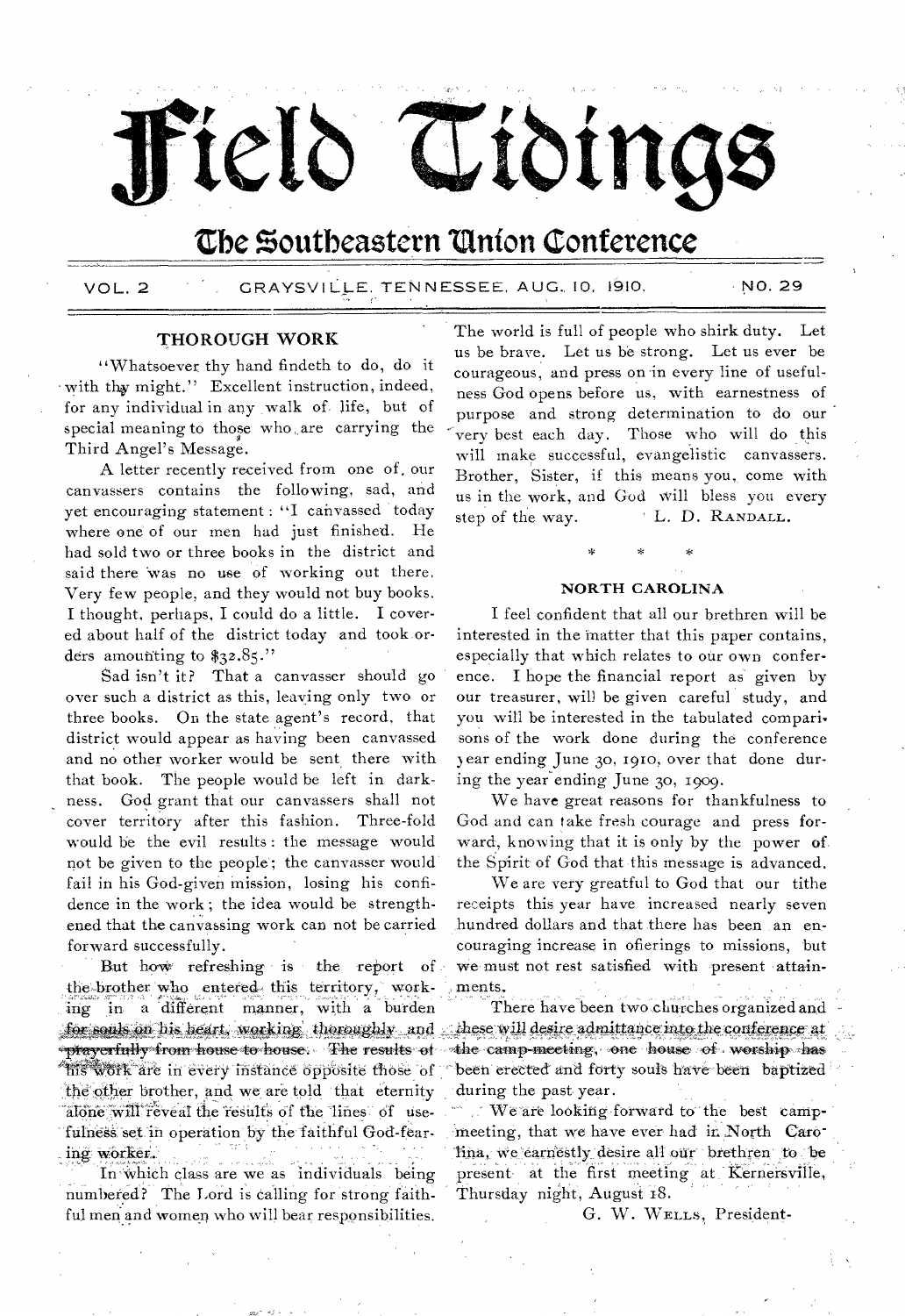# MAGAZINE WORK IN NORTH CAROLINA

We are much encouraged over the magazine work in our conference. We have only six engaged in it, but they are having excellent success, and are of good courage in the Lord. They are all ladies except one, and one has already sold enough copies of the Watchman to earn a scholarship. Another commenced work for a scholarship the fore part of July, and hopes to sell the required number early this fall. She sold zoo copies of the Watchman in about a day and a half, and 75 copies in the business part of Wilinington in three quarters of an hour.

Another worker sold 13o copies in one day. These two young sisters are the only ones who are putting in all their time in the work. The others sell the papers when they are able to get away from other duties. We are very desirous of securing recruits for this grand and noble work. There are many others, who, can succeed in it, if they will consecrate themselves to it. We hope many will come to the camp-meeting, and 'decide to engage in selling our papers and books which contain the testing truths of the last message of mercy to the world. Who will volunteer to enter the ranks of the soldiers of the cross at the. front?` Please let me hear from you at an early date.

> M. H. BROWN Missionary. Sec'y.

# North Caralina Tithe for the Conference Year ending June 30, 1910

| Name of church    | $M$ embership  | Tithe     |
|-------------------|----------------|-----------|
| Archdale          | 41             | \$467.52  |
| Baker Mountain    | 28             | 66.76     |
| Eufola            | 34             | 254.52    |
| Greensboro, No. 1 | 23             | 297.57    |
| Greensboro, No. 2 | 9              | 16.27     |
| Hickory           | 23             | 141.99    |
| Hildebran         | $43^\circ$     | 771.64    |
| Lexington         | 10             | 5.60      |
| Mample Grove      | 22             | 3.68      |
| Newbern           | -8             | 49.00     |
| Valle Cruces      | 15             | 20.25     |
| Wilmington        | $\overline{2}$ |           |
| Winston-Salem     | 6              | 16.59     |
| Conference church | 35             | 400.88    |
| Individuals       | 25             | 379.96    |
| Total             | 324            | \$2892.23 |

#### Donations to Missions for the Conference

Year ending June 30, 1910

| Pledges paid and offerings made | \$379.75  |
|---------------------------------|-----------|
| \$300,000 Fuud                  | 107.66    |
| Harvest Ingathering             | 112.13    |
| Mid-Summer Offering             | 59.89     |
| Annual Offering                 | 92.87     |
| Weekly Offering                 | 28.68     |
| Mohammedan Fields               | 1.00      |
| Sabbath-school Offering         | 225.06    |
| Total                           | \$1007.04 |

M. H. BROWN, Treasurer.

## Missionary Report of Conference

For 1909-10

|                                  | 1909 | 1910         |
|----------------------------------|------|--------------|
| No. of Bibl Readings             | 272  | 252          |
| No. of Missionary visits         | 1095 | 1420         |
| No. of letters written           | 501  | 344          |
| No. of letters received          | 303  | 208.         |
| No. of pages of tracts sold      | 6585 | 13572        |
| Pages of tracts given away 29352 |      | 88663        |
| No. of periodicals sub.          | 12   | 8            |
| No. periodicals sold             | 2517 | 5410         |
| No. of periodicals dist.         | 4603 | 4717         |
|                                  |      | M. H. BROWN, |
|                                  |      |              |

Missionary Secretary.

#### Summary of the Canvassing Work for 1909-10

| Year | Hours : | Value                                       | Delivery   | $\sim$ |
|------|---------|---------------------------------------------|------------|--------|
| 1909 | 11671   | \$7284.60                                   | \$5252.50  |        |
| 1910 | 12926   | 10871.97                                    | $-6477.32$ |        |
|      |         | Monu of the audaus taken during raza, house |            |        |

Many of the orders taken during 1910 have not yet been delivered.

H. B. TILDEN, Field Agent.

#### Summary of. the Sabbath-school Work

#### for 1909-t0

| Year               | Membership                             | Donations to Missions                           |
|--------------------|----------------------------------------|-------------------------------------------------|
| 1909               | 246                                    | \$195.13                                        |
| 1910               | 285                                    | \$276.22                                        |
|                    | <b>Educational Department</b>          |                                                 |
|                    | No. of schools reporting               | 5                                               |
| Total enrollment   |                                        | 94                                              |
|                    | Pupils not Sabbath-keepers             | 21                                              |
|                    | Schools reporting are as following :-  |                                                 |
|                    |                                        | Albemarle II students, Archdale II, Baker Moun- |
|                    | tain 39, Toluca 11, Eufola Academy 22. |                                                 |
|                    | Missionary Volunteer Department        | Ň.                                              |
|                    | Present Membership                     | 59                                              |
|                    | No. taking Reading Course              | 21                                              |
| Letters written    |                                        | 49                                              |
| ' Letters received |                                        | 42                                              |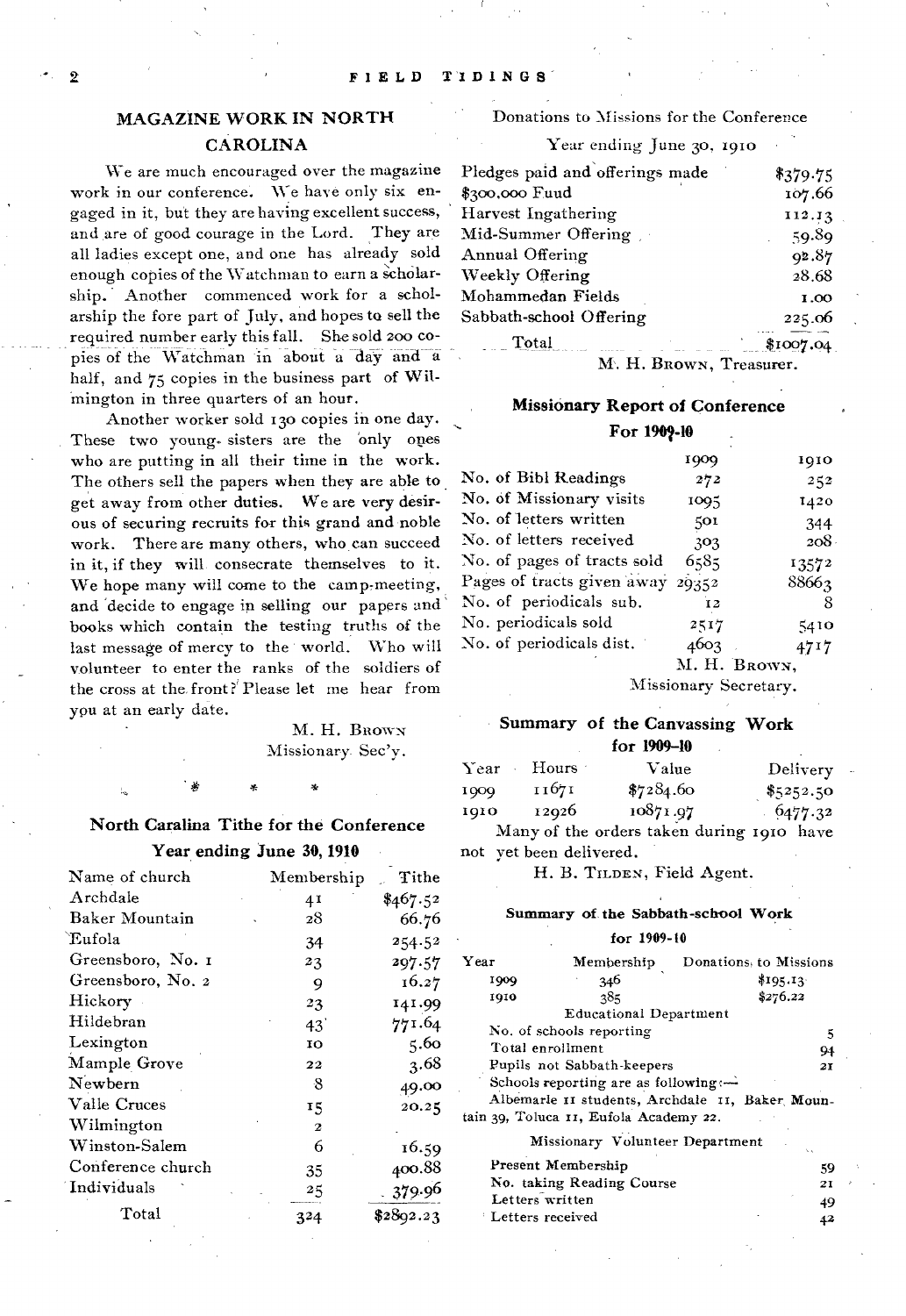| Missionary visits        | 66      |
|--------------------------|---------|
| Papers distributed       | III3    |
| Pages tracts distributed | 4138    |
| Donations to cause       | \$20.77 |
| No. of Conversions       |         |

EMMA B. ROGERS,

Secretary of Sabbath-school, Young People's and Educational Department.

#### Some Comparisons That Are Interesting

| Year | Tithe     | Don. to Miss.                 | S. S. Don. |
|------|-----------|-------------------------------|------------|
| 1000 | \$2222.43 | \$55969.                      | \$174.59   |
| 1010 | \$2892.23 | \$1007.04                     | \$225.06   |
|      |           | M. H. BROWN. Sec'y and Treas. |            |

# OPEN LETTERS TO BROTHER DASH Epistle No. 8

#### None Of Your Business

Dear Brother Dash,—

I suppose when Cain made that disrespectful irreverent interrogatory "Am I my brother's keeper?," he felt much as you did when you said "None of your business," Every since Cain's time there has been a wrong notion entertained in the minds of men. It is my business whether my brother lives or dies. If I fail to attend to my business, God will hold me accountable for my neglect of duty. No man can live unto himself nor die to himself. We are bound togcther in the meshes of a common brotherhood. If I prosper my prosperity is shared by others. HI suffer I cannot be alone. If I pay my tithe, I not only get a blessing but at the same time I transmit a blessing. If I use tobacco I not only harm myself but I likewise befoul the air for others, and rob them of my influence for cleanness and self control. Satan is especially jealous of those who, moved by the Spirit of the Master, feel that they must be about their Father's business. He is unalterably opposed, to having his business interferred with. "Let us alone; what have we to do with thee?" has echoed -and reechoed over the world from the days of the Gaderene demoniacs to our own times. And so brother Dash, though you say bluntly, it's none of my  $b$ usiness, I must not not be abashed, but quietly; humbly, kindly, continue to try to help you. If you break the Sabbath I must speak to you about it. If you scold the children, I must quietly remonstrate, If you fail to pay your tithe. I must mention it. If you fail to be punctual and prompt at church service, I must admonish you to faithfulness. If you are quarrelsome with your brethren, I must not stand by. an uninterested,

nonchalant spectator. Yes, I am my brother's keeper. I must love him and care for his soul. But I must do all this at first hand, brother Dash. I must talk to you about it. I must not talk about, but to you. I must weep with you. I must pray for and with you. I must commune with you heart to heart. "How can I give thee up," must be the language of my soul. It's my business.

#### T. H. JEYS.

# \* \* \*

#### DO YOU WANT AN EDUCATION?

Of course you do. But how much do you want it? If you are really in earnest about the matter, or especially if you are not, send for a copy of the Campaign Number of "Christian Education," which has been prepared especially to assist every young man and young woman who wants an education. You will find it full of excellent suggestions on ways and means and benefits and principles of success in educating yourself. Note, these titles to articles:—

Some ways of getting into school.

How I learned to combine study and work. Danger of procrastination.

Working my way through school.

Some stirring facts for Christian students.

Every nook and corner of this number is packed with sayings and watchwords, maxims and slogans and keynotes to the success of men who have triumphed over difficulties. They will be a help and an inspiration to you. Send for a sample copy, read it yourself, pass it on to some one else ; then order from five to fifty more to be sent to your friends and acquaintances. At least three young people here in the office have already determined to be in school next year, as a result of reading this number. It will help you to get there whether you see your way or not.

Five to forty copies, five cents each ; fifty or more, four cents each. Order of, your tract society or of CHRISTIAN, EDUCATION, Takoma Park,  $W$ ashington  $D$ .  $C$ .

Application Ander them that taken a him

### FLORIDA ITEMS Change of appointments

Elder R. W. Parmele will meet with the Jennings Lake Church, August 19-22, and Brooker, August 23-24.

er, August 23.24.<br>he new church building at Miami is 'nearly completed. A church organization will soon be effected there.